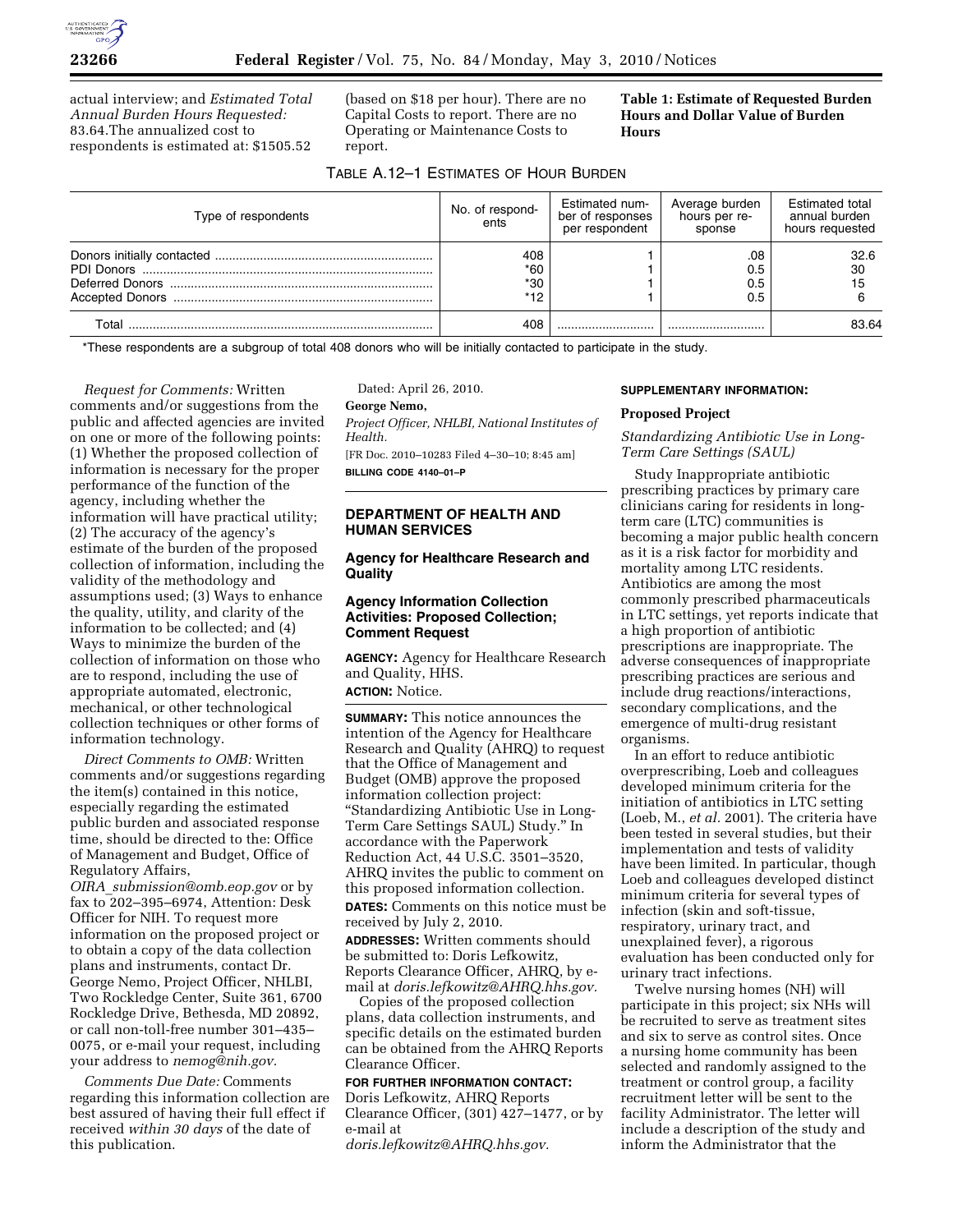project manager will be calling in the near future to further discuss the project and answers any questions that he/she might have regarding the program.

The objectives of the study are to:

1. Implement a quality improvement (QI) intervention program to optimize antibiotic prescribing practices;

2. Evaluate the effect of the QI intervention on antibiotic prescribing practices including validation of the Loeb minimum criteria; and

3. Develop and execute a dissemination plan to ensure wide dissemination of the findings and recommendations for improving antibiotic prescribing behaviors in LTC settings.

To address the first study objective, the research team will conduct a sixmonth QI intervention program in the six treatment sites to improve antibiotic prescribing practices. The intervention incorporates investigative evidence including the Loeb algorithms. QI program procedures are documented in the draft intervention manual, including the Loeb algorithms. The protocol recognizes that not all factors will need attention in all instances, as (for example) some NHs may already be vigilant to advance directive completion. The QI program is intended for facilities to self-implement and monitor with guidance provided from the research team upon request.

In order to validate the Loeb Criteria and to test the efficacy of the QI intervention, recruited facilities will be matched in pairs with respect to bedsize, profit status and location (urban, suburban, rural) and within each pair, one facility will be randomized to each study arm (treatment and control).

This study is being conducted by AHRQ through its contractors, Abt Associates and the University of North Carolina, pursuant to AHRQ's statutory authority to conduct and support research on healthcare and on systems for the delivery of such care, including activities with respect to the quality, effectiveness, efficiency, appropriateness and value of healthcare services and with respect to quality measurement and improvement. 42 U.S.C. 299a(a)(1) and (2).

#### **Method of Collection**

The following data collection activities and trainings will be implemented to achieve the first two objectives of this project:

(1) Pre-implementation semistructured interviews will be conducted separately with physicians, facility administrators and with the director of nursing (DON) or nurse educators (see Attachment D for each type of pre-

implementation interview) from the six treatment sites. The purpose of these interviews is to generate ideas on how best to implement the new procedures and what approaches work best across facilities. Related risk factors and remedial strategies also will be identified. These interviews will take place during the three month baseline period and feedback will be used to modify the intervention materials as appropriate.

(2) Administrator interviews will be conducted at the time of facility enrollment to collect facility-level data in order to describe the sample and to explore linkages to prescribing practices. General facility-level descriptors including size (number of beds), profit status, location (urban, suburban, rural), and staffing levels (number of full and part-time registered nurses, licensed practical nurses, and nurse aides) will be collected. Additionally, simple summary (facilitylevel) information regarding resident demographics will be collected (e.g. age, gender, race/ethnicity, proportion longstay vs. post-acute/rehab). Facility data will be collected through interviews with the Administrator at all twelve facilities.

(3) Train-the-trainer training will be conducted during the baseline period (prior to the implementation of the intervention). Research staff will present information about the Antibiotic Use QI and Monitoring Program at one, twohour in-person meeting held at each treatment site. The research team will work with physicians (the physician champion at each facility; a physician champion is an expert that provides education, champions a cause or product, or gives support to staff around the diffusion and implementation of clinical practice guidelines, protocols, or research evidence), administrators, directors of nursing and nurse educators using a train-the-trainer model to offer guidance on educating intervention site staff on how to implement the Antibiotic Use QI Program that is based on the Loeb criteria. Intervention and training materials include those products and strategies used in other successful projects (e.g., written Loeb algorithms).

(4) Train-the-nurses training will be conducted by the nurse educator at each of the six treatment sites following the train-the-trainer training. The nurse educator will introduce the facility nurses to the Antibiotic Use Ql and Monitoring Program materials and train them on the use of the Loeb minimum criteria. This training will be offered two times at regularly scheduled inservice meetings; however each nurse

will be required to attend only one session.

(5) Train-the-physicians training will be conducted by the physician champion at each of the six treatment sites following the train-the-trainer training. The project team will be present to address any questions regarding the study. The physician champion will introduce the facility physicians to the Antibiotic Use QI and Monitoring Program materials and discuss with them the use of the Loeb minimum criteria. An average of five physicians at each facility will be individually contacted by the physician champion to discuss the use of the Loeb criteria. Each physician will have received a letter with the study description and the Loeb criteria prior to contact by the physician champion.

(6) Medical record reviews (MMR) will be conducted by research staff to collect primary outcome data to determine antibiotic prescribing. Primary outcomes will be obtained by monthly chart review for a period of nine months: three months preceding the initiation of the QI intervention (for which the charts of all residents will be abstracted), and each month for six months following the inception of the program (for which the charts of all residents will be abstracted, regardless of whether or not they are discharged from the setting or die) at all 12 facilities (treatment and control) by trained research staff from current (not archival) records. Since this data collection will not impose a burden on the facility staff OMB clearance is not required.

(7) Final semi-structured interviews with QI team members including physicians, facility administrators, and other key facility staff will be conducted at the completion of the intervention to determine their perceptions regarding facilitators and barriers to successful program implementation.

(8) Nurse survey will be administered to nurses in all twelve facilities in the month prior to program implementation, and again in the final month of implementation. The purpose of this survey is to collect secondary outcome data regarding the antibiotic prescribing decision-making process and to collect basic information about each nurse, such as their title, type of degree and years worked in a LTC facility.

(9) Physician survey will be administered in all twelve facilities in the month prior to program implementation, and again in the final month of implementation. Similar to the nurse survey, the purpose of this survey is to collect secondary outcome data regarding the antibiotic prescribing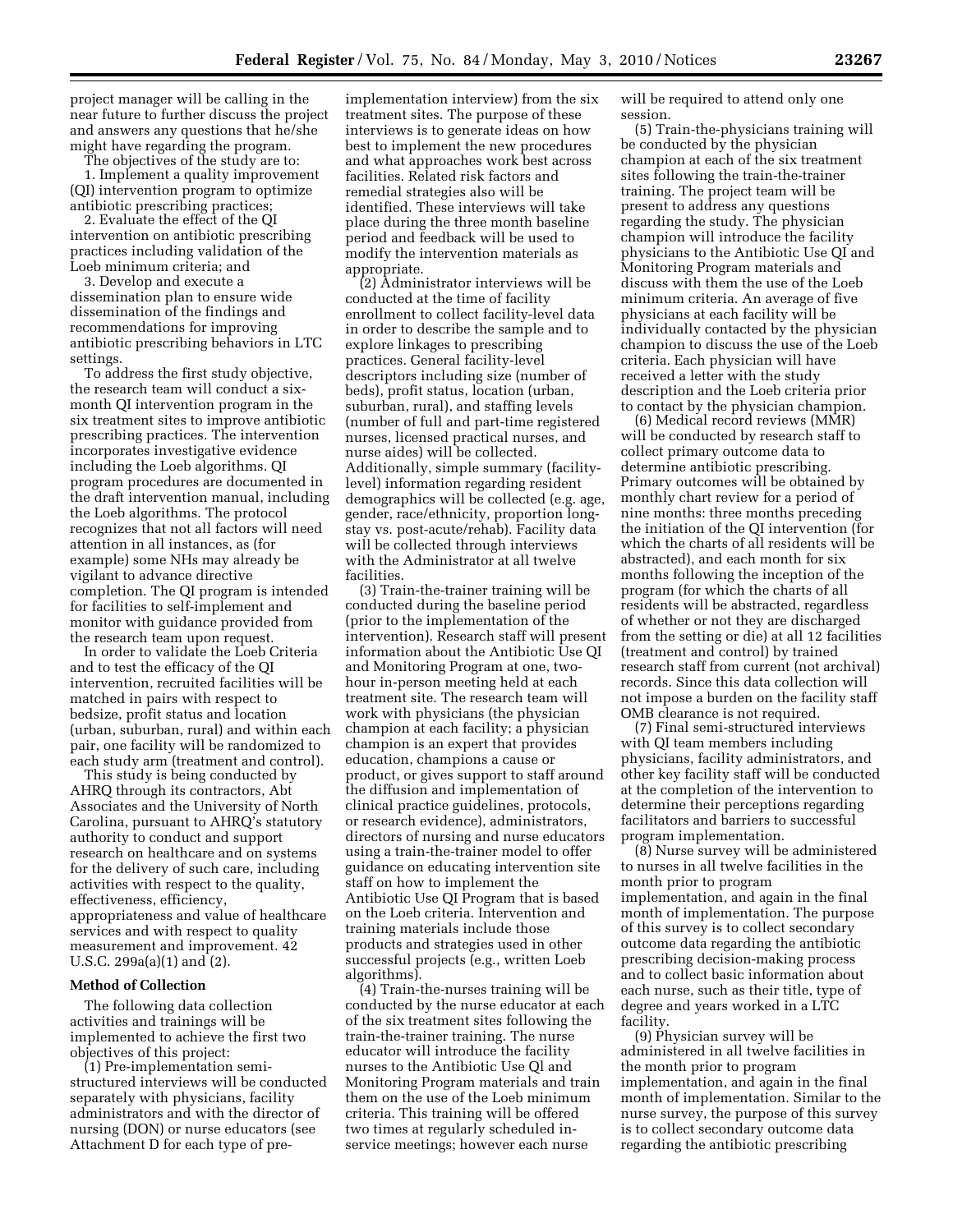decision-making process and to collect basic information about each physician.

In response to the third study objective, AHRQ will draw upon its extensive experience of successfully disseminating information through varying strategies. To assist in designing a plan that has ''real world'' impact, AHRQ's Dissemination Planning Tool will be utilized.

#### **Estimated Annual Respondent Burden**

Exhibit 1 shows the estimated annualized burden hours for the respondents' time to participate in this research. Pre-implementation semistructured interviews will be conducted with 3 staff members from each of the 6 intervention sites and will last about 1 hour. The administrator interviews will be completed with one

administrator from each of the 12 participating NHs and will require 15 minutes. Train-the-trainer training will include 4 persons from each of the 6 intervention sites and will last 2 hours. Train-the-nurses training will be conducted with 24 nurses from each of the intervention sites; the number of responses per NH is 26 since the nurse trainer is an employee of the NH and will conduct the training twice, with about 12 nurses in each training. The nurse training will last about 1 hour. Train-the-physician training will be conducted with 5 physicians from each of the 6 intervention sites; the number of responses per NH is 6 since the physician trainer is affiliated with the NH. The physician training will last about 30 minutes.

Final semi-structured interviews will include 4 QI team members from each of the 6 intervention sites, at the completion of the intervention, and will last one hour. The nurse survey will be administered twice to 24 nurses from each of the 12 participating NHs and will take about 15 minutes to complete. The physician survey will be administered twice to 5 physicians from each of the 12 facilities and requires 15 minutes to complete. The total annualized burden hours are estimated to be 441 hours.

Exhibit 2 shows the estimated annual cost burden to the respondent, based on their time to participate in this research. The annual cost burden is estimated to be \$25,204.

#### EXHIBIT 1—ESTIMATED ANNUALIZED BURDEN HOURS

| Form name                                     | Number of<br>nursing homes | Number of re-<br>sponses per<br>nursing home | Hours per<br>response | Total burden<br>hours |
|-----------------------------------------------|----------------------------|----------------------------------------------|-----------------------|-----------------------|
| Pre-implementation semi-structured interviews |                            |                                              | 15/60                 | 18                    |
|                                               |                            |                                              |                       | 48                    |
|                                               |                            | 26                                           | 30/60                 | 156<br>18             |
|                                               |                            |                                              |                       | 24                    |
|                                               |                            | 48                                           | 15/60                 | 144                   |
|                                               | 12                         | 10                                           | 15/60                 | 30                    |
| Total                                         | 66                         | n/a                                          | n/a                   | 441                   |

### EXHIBIT 2—ESTIMATED ANNUALIZED COST BURDEN

| Form name                                     | Number of<br>nursing homes | Total burden<br>hours                    | Average hourly<br>wage rate*                                                    | Total cost burden                                                 |
|-----------------------------------------------|----------------------------|------------------------------------------|---------------------------------------------------------------------------------|-------------------------------------------------------------------|
| Pre-implementation semi-structured interviews | 12<br>12<br>12             | 18<br>48<br>156<br>18<br>24<br>144<br>30 | ** 51.68<br>*** 46.59<br>31.31<br>77.64<br>31.31<br>77.64<br>*** 46.59<br>46.10 | \$930<br>140<br>1.503<br>12.112<br>564<br>1.863<br>6,709<br>1.383 |
| Total                                         | 66                         | 44                                       | n/a                                                                             | 25.204                                                            |

\* Based upon the mean of the average wages, National Occupational Employment and Wage Estimates, U.S. Department of Labor, Bureau of Labor Statistics. May 2008.

\* Average wages for one registered nurse (\$31.31), one physician (\$77.64), and one Administrator (\$46.10);

\*\*\* Average wages for two registered nurse (\$31.31), one physician (\$77.64), and one Administrator (\$46.10).

## **Estimated Annual Costs to the Federal Government**

Exhibit 3 shows the total and annualized cost for conducting this research. The total budget for this three year study is \$999,976. The administration task includes costs associated with the initial kick-off conference call with AHRQ and

monthly progress reports and ongoing conference calls. The research plan task includes costs to finalize the research plan; conduct the literature search; prepare and submit the IRB applications and OMB package; recruit facilities; collect baseline and monthly data from medical record reviews and conduct pre- and post-intervention provider interviews; implement the intervention;

and write the final report on the explanatory model. The dissemination costs include the writing of a dissemination plan and two manuscripts for publication as well as presentations at two national conferences. The final report costs include the writing of a draft and final report.